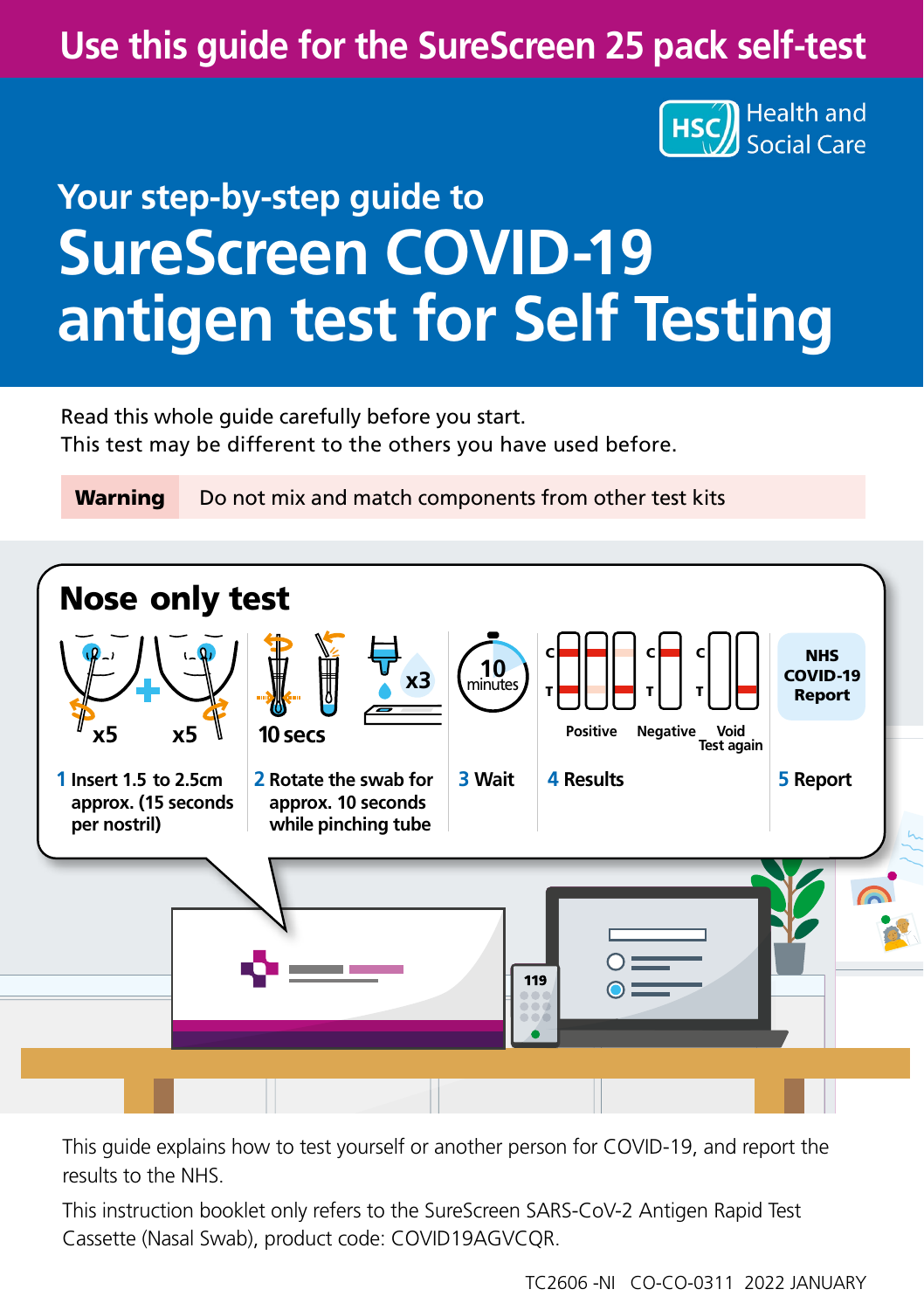# **What you need to do**

# Why you should self-test

This COVID-19 self-test kit is a swab test for the nose to check if you are infectious. It can tell you if you have the virus, even if you do not have symptoms. However you should follow national guidelines to check what type of test is right for you.

# Your step-by-step guide

Read through the instructions and follow the steps in the correct order.

| About this test               | 3  |
|-------------------------------|----|
| Storage and handling guidance | 4  |
| Who this test is suitable for | 5  |
| Prepare your test area        | 6  |
| Check your kit contents       | 7  |
| Set up your test              | 8  |
| Take your swab sample         | 10 |
| Doing a test on someone else  | 11 |
| Process the swab sample       | 12 |
| Read your results             | 13 |
| Report your result            | 15 |
|                               |    |

This instruction booklet only refers to the SureScreen SARS-CoV-2 Antigen Rapid Test Cassette (Nasal Swab), product code: COVID19AGVCQR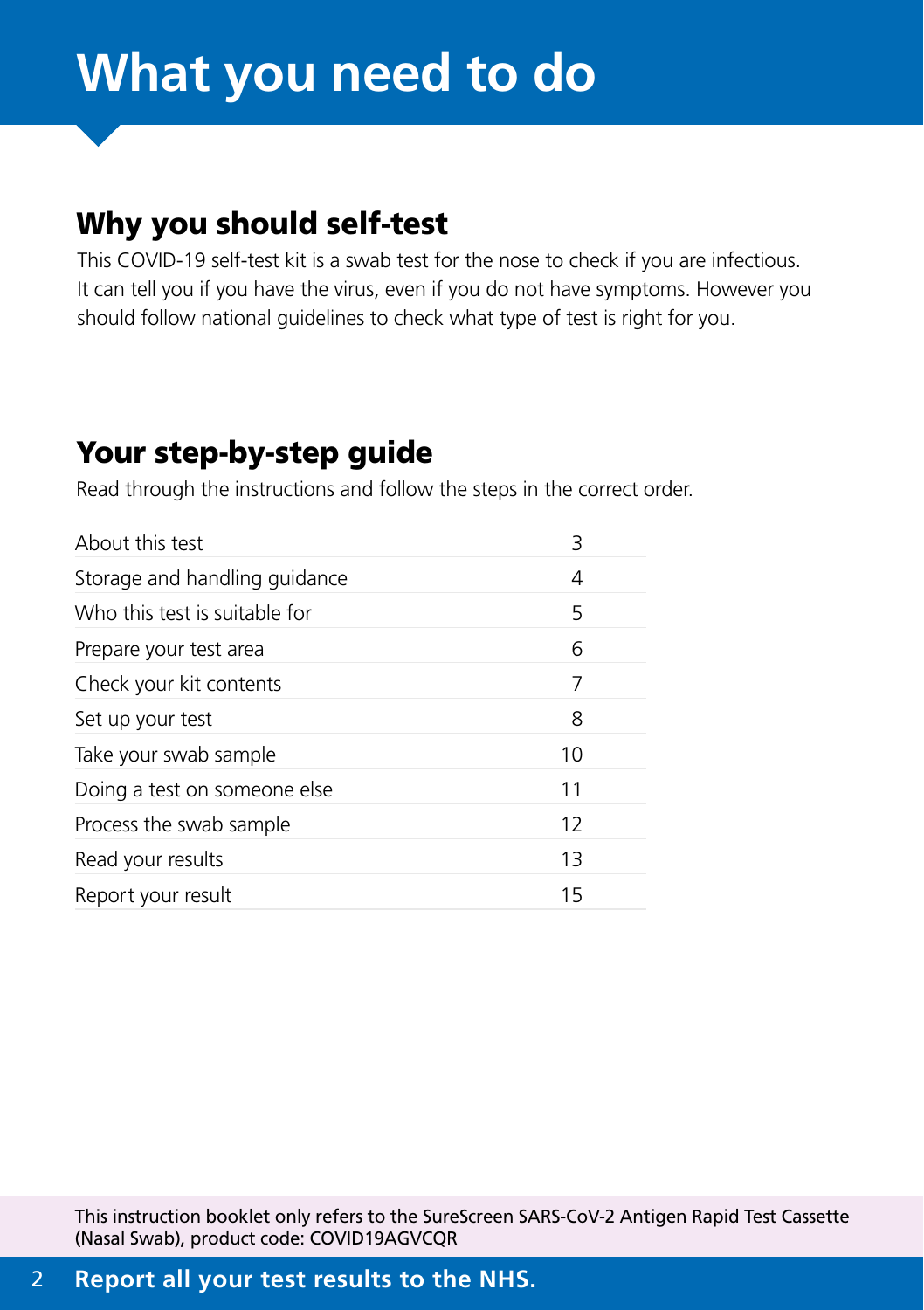# <span id="page-2-0"></span>**About this test**

# **Use this guide for the SureScreen 25 pack self-test**

- This is a pack of 25 SureScreen COVID-19 lateral flow tests which are for testing at home.
- This larger pack is provided for convenience to enable testing in households and across communities.
- The instructions given with this test are intended to provide easy-to-follow testing instructions for lay users.

# **Get more help**

• For any queries relating to these tests, call **119**. Lines open every day, 7am to 11pm, (free from mobiles and landlines).

# **After opening the box**

- You can use the tests after opening the box so long as the components are sealed and you store the box properly. See page 4 for storage guidance.
- It is important to keep the box and to keep all test components together.
- Only use the components in this box for this test, until all tests have been used.



**Safely dispose of your test kit**. Once your test is complete, put all of the used test kit contents in your general household waste. Wash your hands thoroughly after disposal.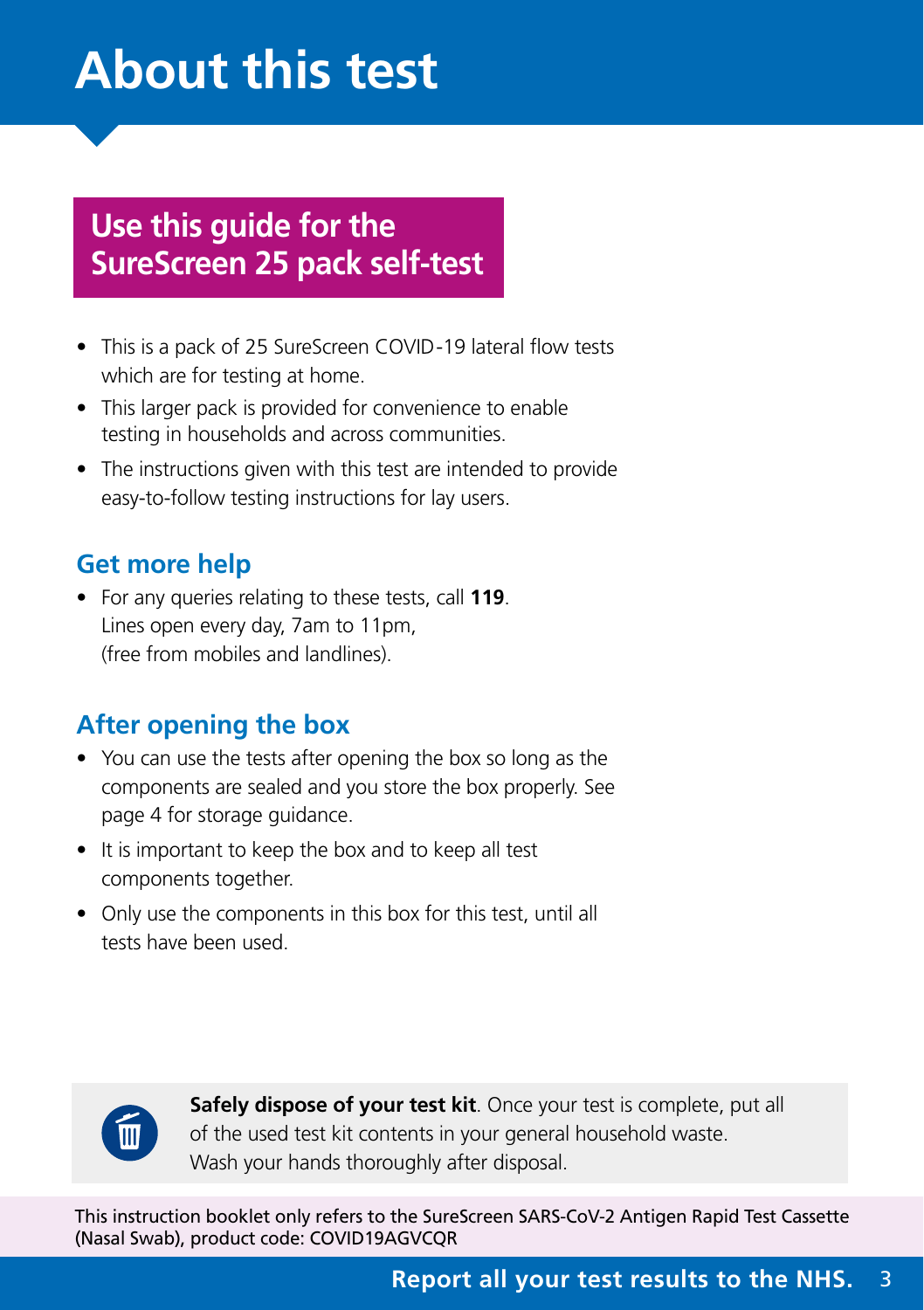# <span id="page-3-0"></span>**Storage and handling guidance**

Warning Store your tests separately to make sure you do not get the components mixed up. Liquid from one test type will not work on another test.

- Store the test kit away from young children and animals.
- Store as packaged at room temperature (2°C to 30°C). Do not freeze.
- The kit should be used at room temperature (15°C to 30°C). If the kit has been stored in a cool area (less than 15°C), leave it at normal room temperature before using.
- Use a separate test kit for each person. You can only use each item in the test kit once, except for the workstation. You'll need to report each person's result.
- If you have problems with your hands or vision, you may need someone to assist you with the swabbing and testing process.
- Avoid using samples that contain blood. If you have a nose piercing, remove the piercing before conducting the test.
- If you've had a nosebleed within the last 24 hours you should wait 24 hours before doing a test.
- Do not touch the swab head.
- Avoid touching the test kit and results window area where the sample is added.
- Close the box after use and keep all its contents securely together in one place.

#### Warning

- Do not use after the expiration date. Please follow the expiration date on the box.
- The cassette should remain in the sealed pouch until ready to use. If the packaging of the test foil is damaged in any way or already open, do not use it.
- These test kits are only designed for human use.
- Do not use any nasal sprays 15 minutes prior to testing.
- The product has not been made with natural rubber latex. However the presence, or traces, of natural rubber latex in the product as delivered to the end-user cannot be excluded completely.

#### **Follow these instructions carefully, this test may be different from those you have used before**

This instruction booklet only refers to the SureScreen SARS-CoV-2 Antigen Rapid Test Cassette (Nasal Swab), product code: COVID19AGVCQR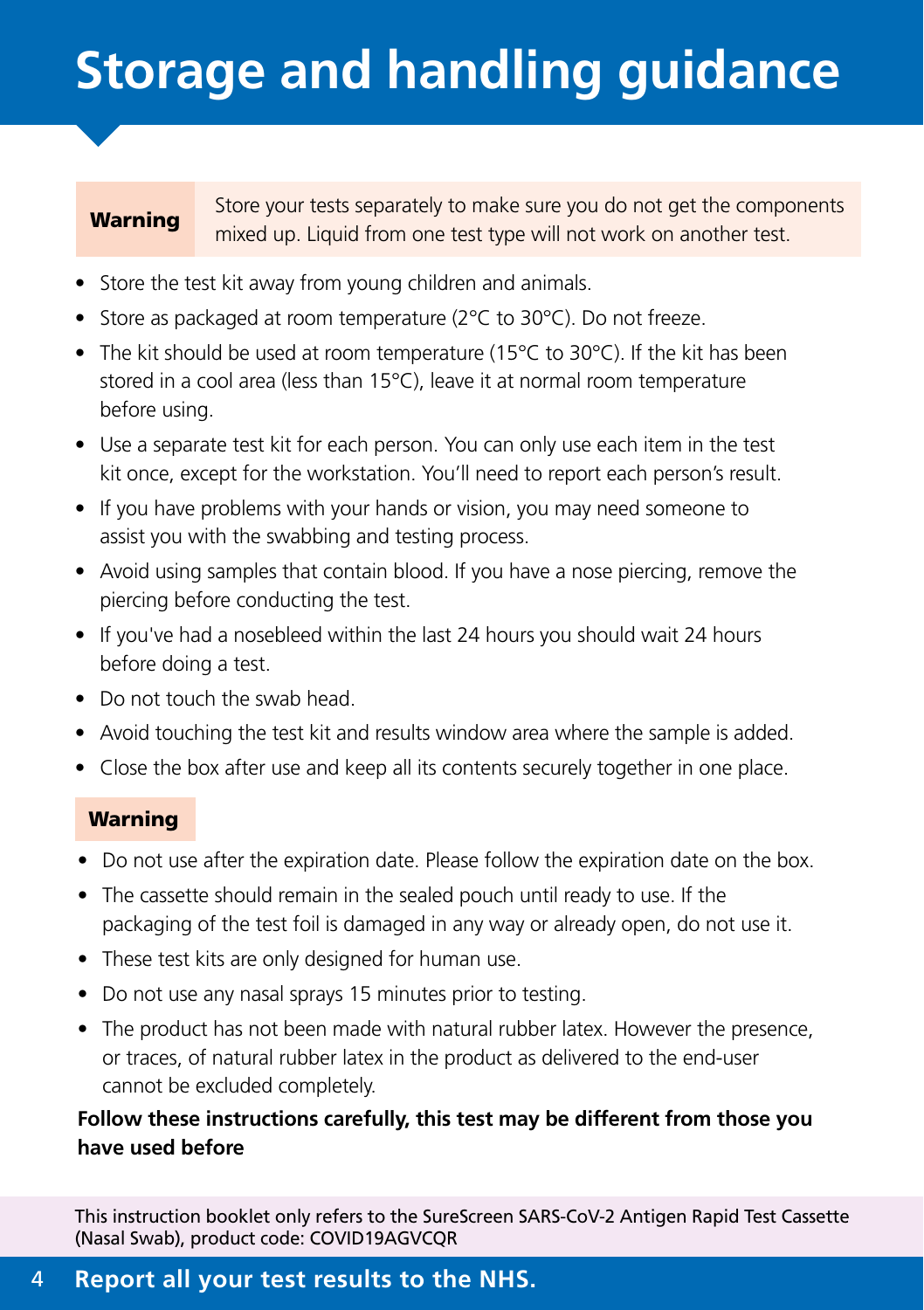# <span id="page-4-0"></span>**Who this test is suitable for**



# **Adults aged 18+**

Self-test and report, with assistance if needed.



## **Adolescents aged 12 to 17**

Self-test and report with adult supervision. The adult may conduct the test as necessary.



# **Children under 12**

An adult should test children under 12 years of age. Do not conduct this test if you feel uncomfortable testing a child. Do not continue the test if the child feels any significant discomfort or pain.



Use the camera on your phone to scan the Quick Link QR codes

#### If you display symptoms of COVID-19

Visit **[nidirect.gov.uk/articles/coronavirus-covid-19-testing](http://nidirect.gov.uk/articles/coronavirus-covid-19-testing)** for the most up-to-date advice.

**Arrange for the current recommended test:**  visit **[gov.uk/get-coronavirus-test](http://gov.uk/get-coronavirus-test)** or call the customer contact centre by dialling **119**. Lines are open from 7am to 11pm every day. (free to call from landlines and mobiles)

**Do not delay getting help if you are worried. Trust your instincts.**

If the condition gets worse, or symptoms do not improve after 7 days, visit the **NHS 111** online service **111.nhs.uk** or dial **111** to speak to someone directly. For a medical emergency, dial **999** immediately.

Follow the latest government guidelines on self-isolation: **[nidirect.gov.uk/](http://nidirect.gov.uk/articles/coronavirus-covid-19-self-isolating-and-close-contacts) [articles/coronavirus-covid-19-self-isolating-and-close-contacts](http://nidirect.gov.uk/articles/coronavirus-covid-19-self-isolating-and-close-contacts)**







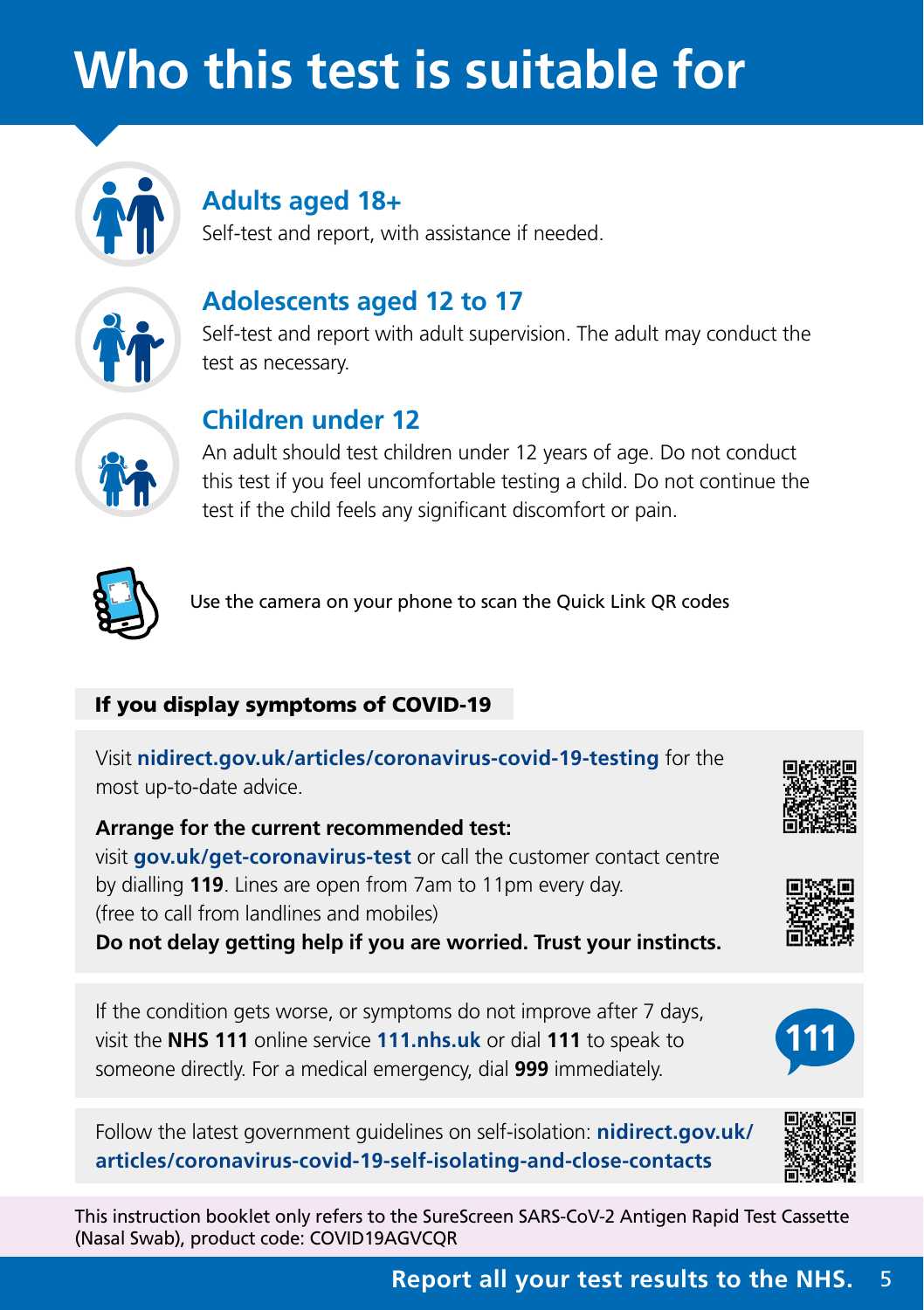# <span id="page-5-0"></span>**Prepare your test area**

**Warning Do not use** any nasal sprays 15 minutes before testing



#### **You'll need:**

a timer such as a watch or clock, tissues, surface cleaner and sanitiser or soap and access to warm water



This instruction booklet only refers to the SureScreen SARS-CoV-2 Antigen Rapid Test Cassette (Nasal Swab), product code: COVID19AGVCQR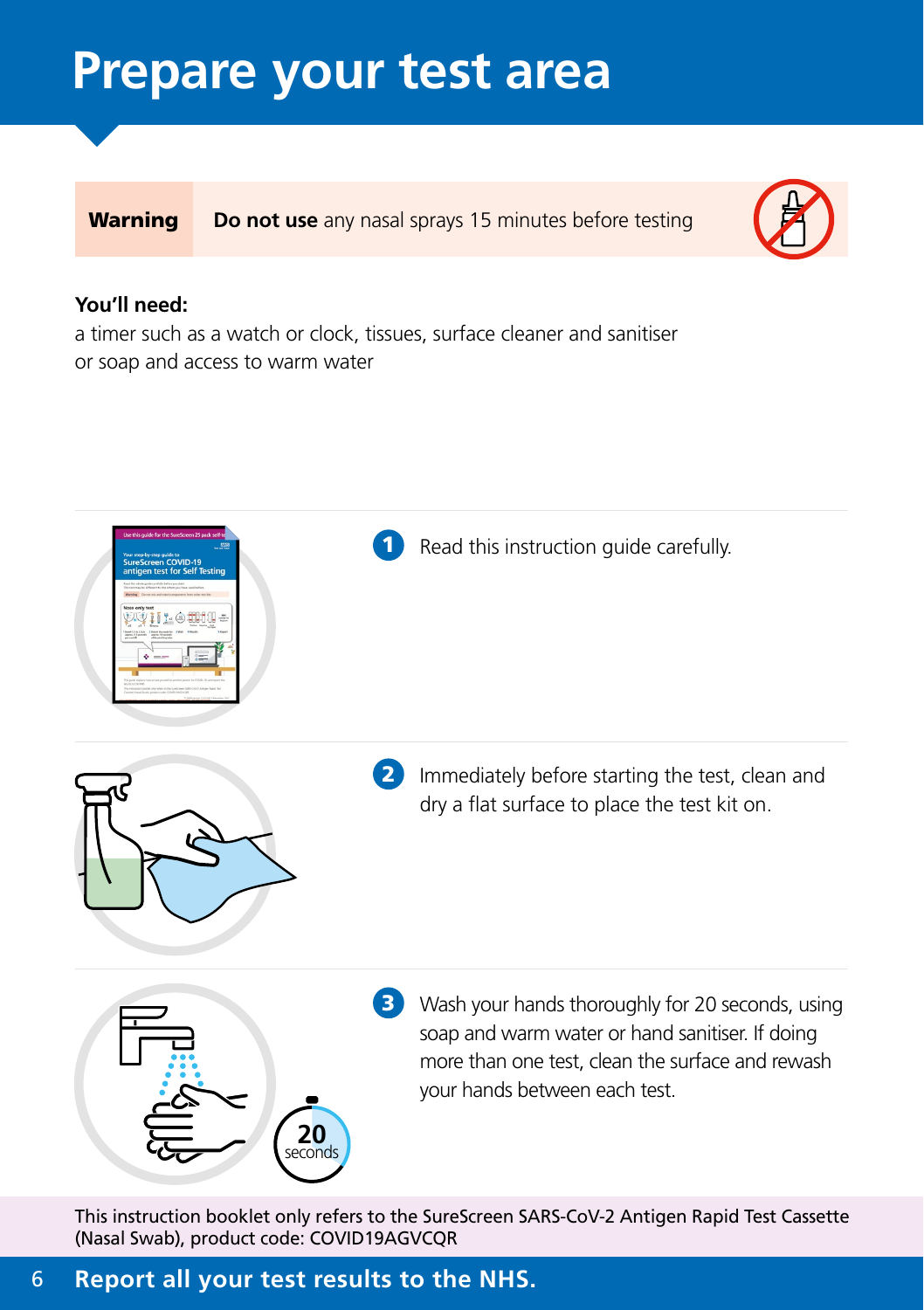# <span id="page-6-0"></span>**Check your kit contents**

Warning Do not mix and match components from other test kits. Close the box after use and keep all its contents securely together in one place.

# In your test box you should have:



# What to do if something is damaged, broken or missing

If you notice anything damaged, broken or missing, **do not use** the test kit.

Call the number **119** (free from mobiles and landlines). Lines are open every day, 7am to 11pm.

We offer support in 200 languages as well as British Sign Language.



Report any safety concerns, faulty equipment or incidents to: **[gov.uk/covid-19-test-feedback](https://www.gov.uk/guidance/coronavirus-covid-19-test-kit-give-feedback-or-report-harm)**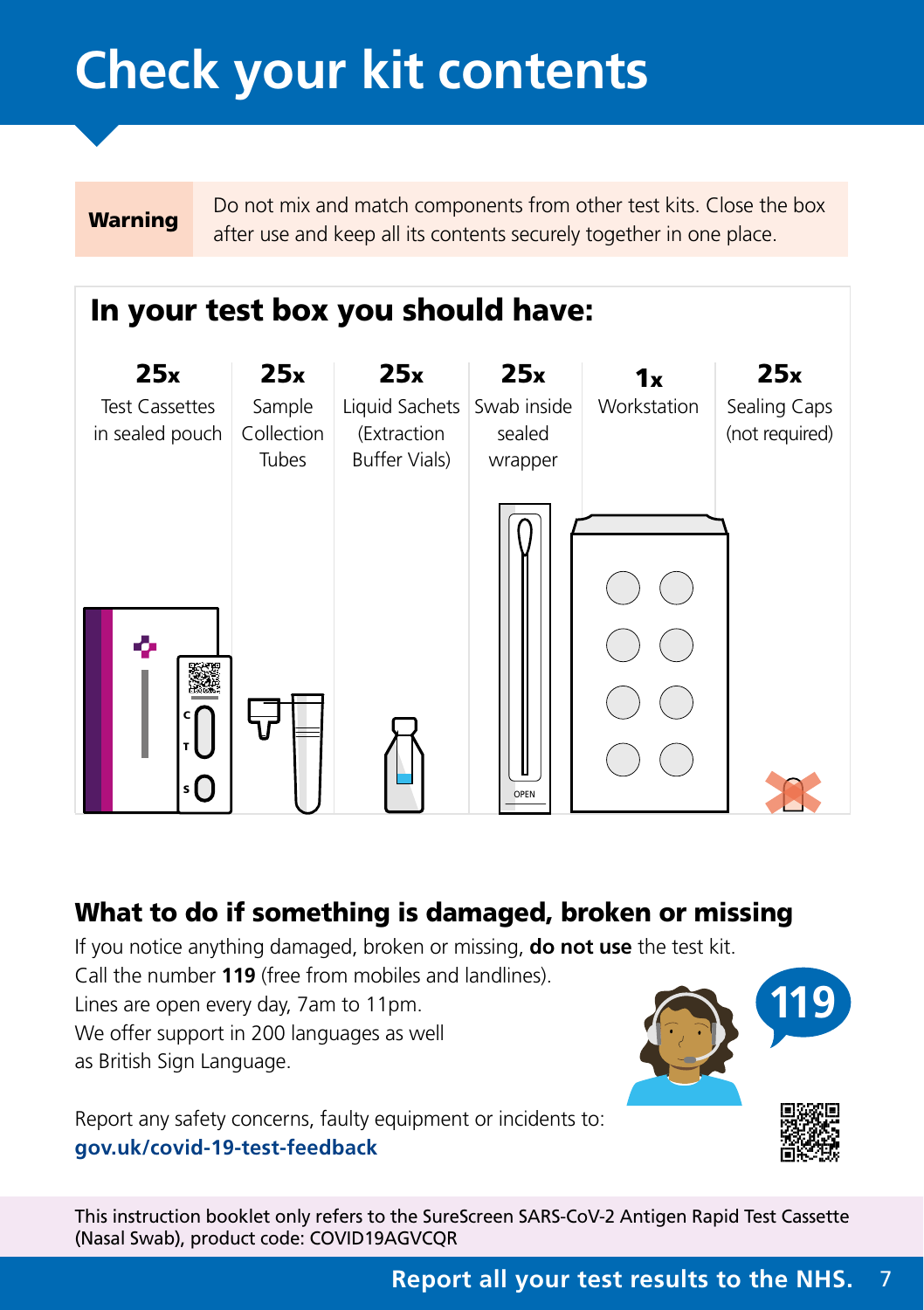# <span id="page-7-0"></span>**Set up your test**





**5** Place the sample collection vial in the workstation.



6 Carefully twist to snap open the liquid sachet. Open it away from your face and be careful not to spill any of the liquid.

**Warning** The extraction buffer contains materials which may create irritation if it comes into contact with the face or skin. If the solution makes contact with the skin or eye, wash with lots of water. If skin irritation occurs please seek medical attention.

Gently squeeze all of the liquid from the sachet into the sample collection tube.

This instruction booklet only refers to the SureScreen SARS-CoV-2 Antigen Rapid Test Cassette (Nasal Swab), product code: COVID19AGVCQR

8 **Report all your test results to the NHS.**

**Take care**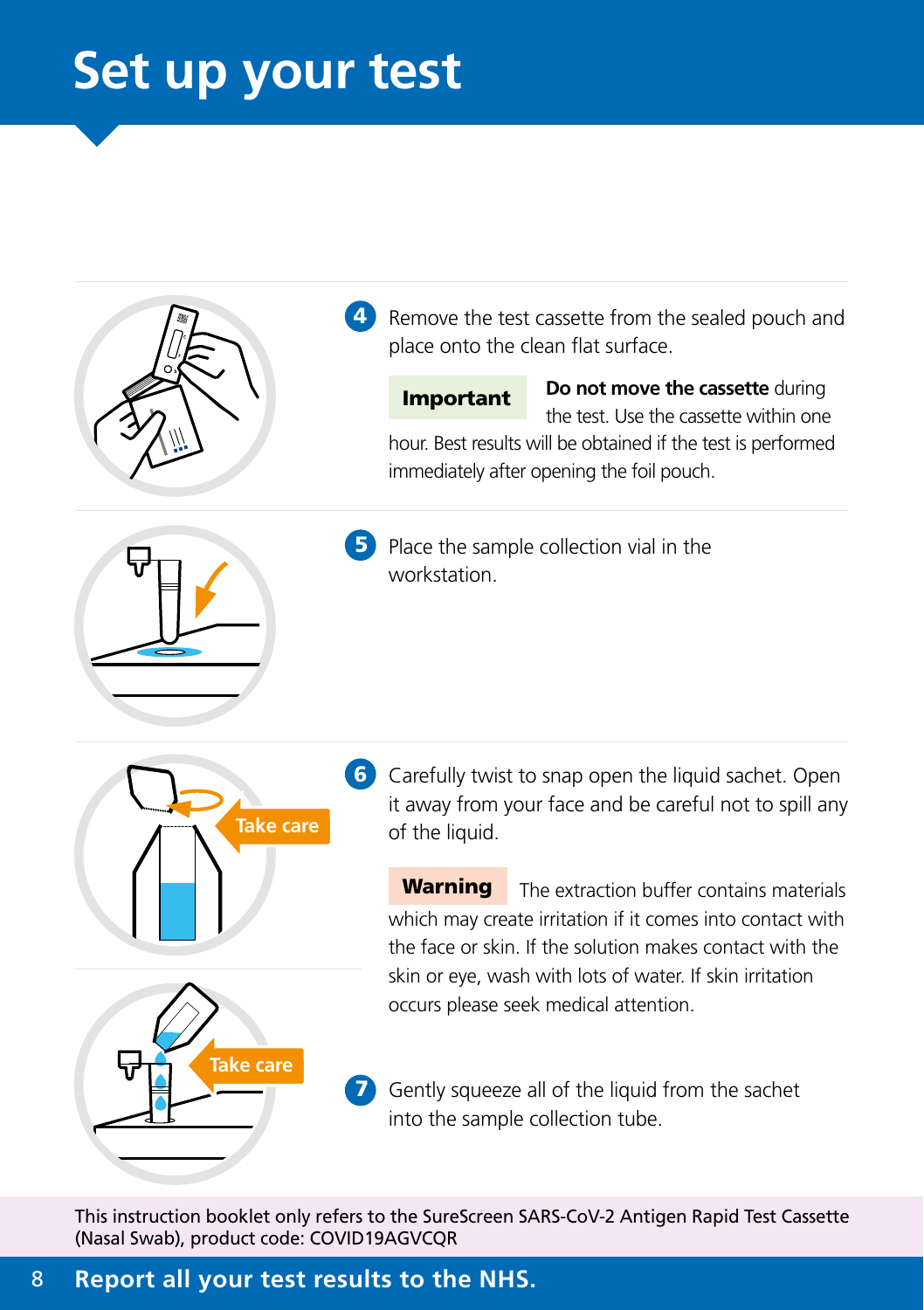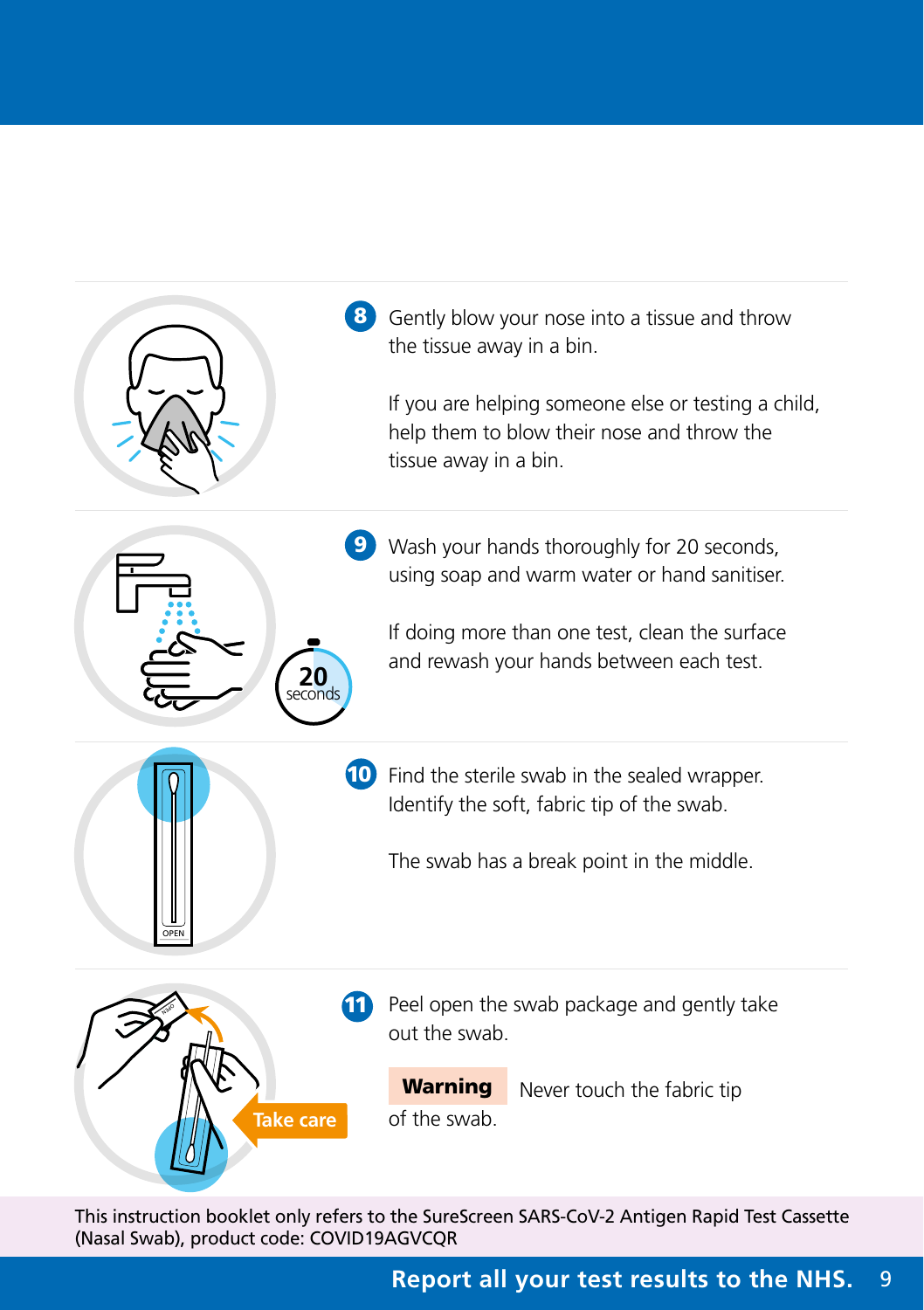# <span id="page-9-0"></span>**Take your swab sample**



The test should be performed using a nose sample only. **If testing a child under 12, or a person who requires assistance, follow the steps on page 11.**

# Testing yourself



#### 12 **First nostril**

Using the swab, carefully insert the fabric tip of the swab into one nostril. The swab tip should be inserted 1.5 to 2.5cm or until resistance is met.

Rotate the swab in a circular motion around the inside of your nostril at least 5 times, for approximately 15 seconds. Ensure there is good contact between the fabric tip of the swab and the inside of the nostril.

No force is needed and you do not have to push far into your nostril.



### 13 **Second nostril**

Using the same swab, carefully insert the fabric tip of the swab into the other nostril. The swab tip should be inserted 1.5 to 2.5cm or until resistance is met. Rotate the swab in a circular motion around the inside of your nostril at least 5 times, for approximately 15 seconds. Ensure there is good contact between the fabric tip of the swab and the inside of the nostril.

No force is needed and you do not have to push far into your nostril.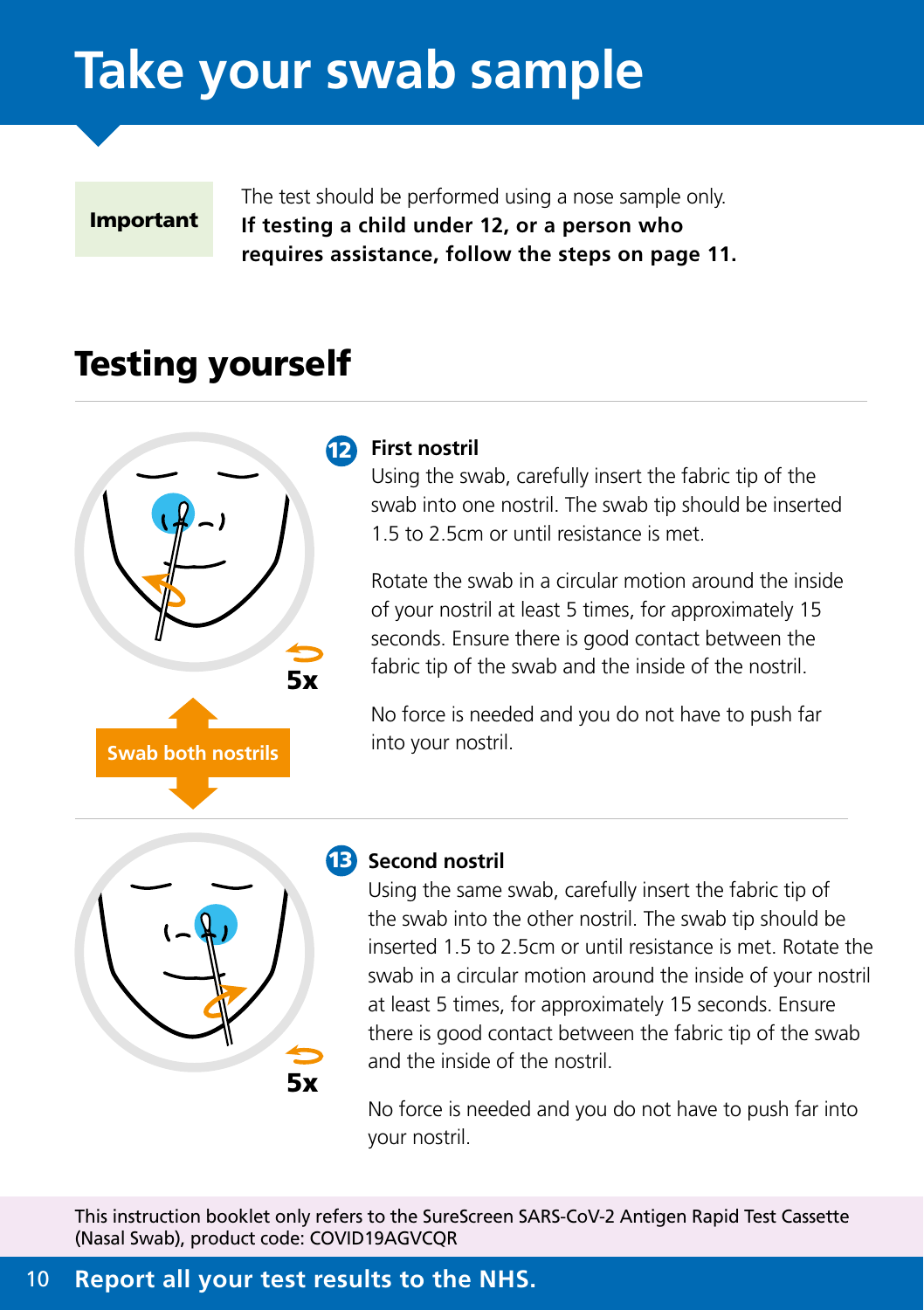# <span id="page-10-0"></span>**Doing a test on someone else**



Children under 12 should be tested by an adult. Follow the guidelines below on how to prepare and test a child or a person who requires assistance.

**If you're testing a child**, show them the test kit and talk to them about what you are going to do. If possible, sit them on someone's lap or have someone hold their hand. Ask the child to blow their nose into a tissue. Place the tissue in a bin.



### 14 **First nostril**

Using the swab, carefully insert the fabric tip of the swab into one nostril. The swab tip should be inserted 1.5 to 2.5cm or until resistance is met.

Rotate the swab in a circular motion around the inside of your nostril at least 5 times, for approximately 15 seconds. Ensure there is good contact between the fabric tip of the swab and the inside of the nostril.

No force is needed and you do not have to push far into your nostril.



### 15 **Second nostril**

Using the same swab, carefully insert the fabric tip of the swab into the other nostril. The swab tip should be inserted 1.5 to 2.5cm or until resistance is met. Rotate the swab in a circular motion around the inside of their nostril at least 5 times, for approximately 15 seconds.

Ensure there is good contact between the fabric tip of the swab and the inside of the nostril.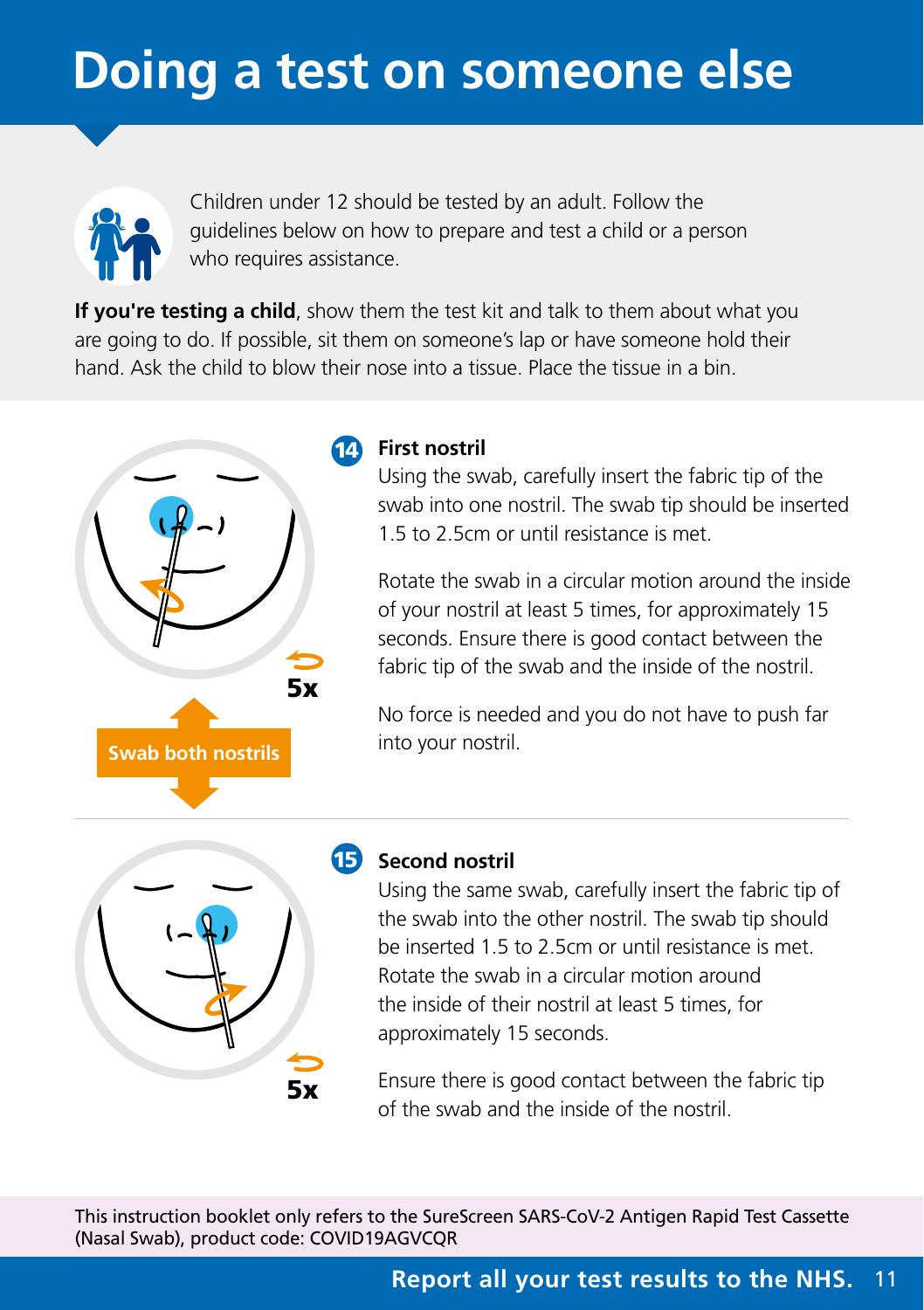# <span id="page-11-0"></span>**Process the swab sample**

Warning Do not leave the test to develop for longer than **15 minutes** as this will make the result void.





16 Pick up the sample collection tube and place the swab's fabric tip in the sample collection tube, so it is in the liquid.

Press the swab head firmly against the inside of the tube body by pinching the bottom of the tube with your thumb and fingers. **While pinching**, rotate the swab for at least 10 seconds.



 $\sigma$ ÷ S

C $\blacksquare$ n **17** Slightly lift the nasal swab then break the swab on the breakpoint position. Leave the swab head in the sample collection tube.

Fit the dropper cap tightly onto the top of the sample collection tube.

**18** Ensure the test cassette is on a clean and flat surface. Do not move the cassette during the test.

Gently squeeze the sample collection tube to place 3 drops of the liquid into the sample well (S) on the test strip.

Make sure that you are dropping liquid and not an air bubble.

**19** Start a timer and wait 10 minutes before reading the result. **Do not:** move the test once it is running. Interpret the result after 10 minutes.

#### **Do not read after 15 minutes.**

You must wait the full 10 minutes' development time before you read your test result.

This instruction booklet only refers to the SureScreen SARS-CoV-2 Antigen Rapid Test Cassette (Nasal Swab), product code: COVID19AGVCQR

### 12 **Report all your test results to the NHS.**

**10** hinute

**3 x**

**Only**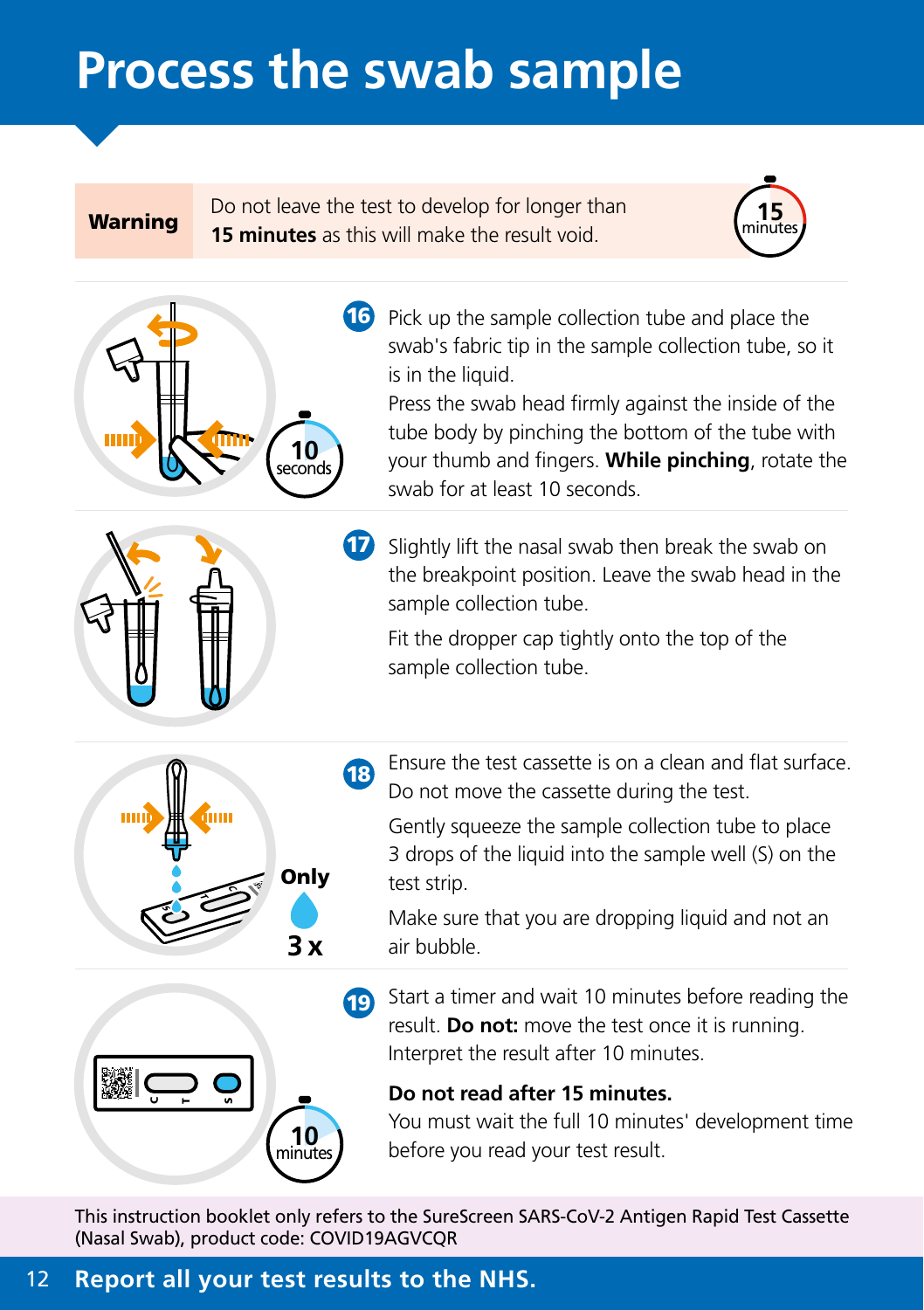# <span id="page-12-0"></span>**Read your results**

**If you test positive for COVID-19** 





#### **Two lines appear.**

One coloured line should be in the control line region (**C**), and another coloured line should be in the test line region (**T**).

Two lines, one next to **C** and one next to **T**, even faint lines, show the test is positive.

# Tested positive for COVID-19?

If you get a positive result, you could be highly infectious.

# **What to do next:**

- Follow the latest government guidelines on self-isolation: **[nidirect.gov.uk/articles/coronavirus-covid-19-self-isolating-and](http://nidirect.gov.uk/articles/coronavirus-covid-19-self-isolating-and-close-contacts)[close-contacts](http://nidirect.gov.uk/articles/coronavirus-covid-19-self-isolating-and-close-contacts)**
- Report your result (see page 15 and follow the instructions). The results reporting service will give you the most up-to-date guidance on what to do next.
- For information on alerting people you have been in close contact with visit: **[nidirect.gov.uk/articles/coronavirus-covid-19-self-isolating](http://nidirect.gov.uk/articles/coronavirus-covid-19-self-isolating-and-close-contacts)[and-close-contacts](http://nidirect.gov.uk/articles/coronavirus-covid-19-self-isolating-and-close-contacts)**

### **What others in your household need to do:**

• Anyone who lives with you should visit: **[nidirect.gov.uk/articles/](http://nidirect.gov.uk/articles/coronavirus-covid-19-self-isolating-and-close-contacts) [coronavirus-covid-19-self-isolating-and-close-contacts](http://nidirect.gov.uk/articles/coronavirus-covid-19-self-isolating-and-close-contacts)** to get the current government guidelines on self-isolating.





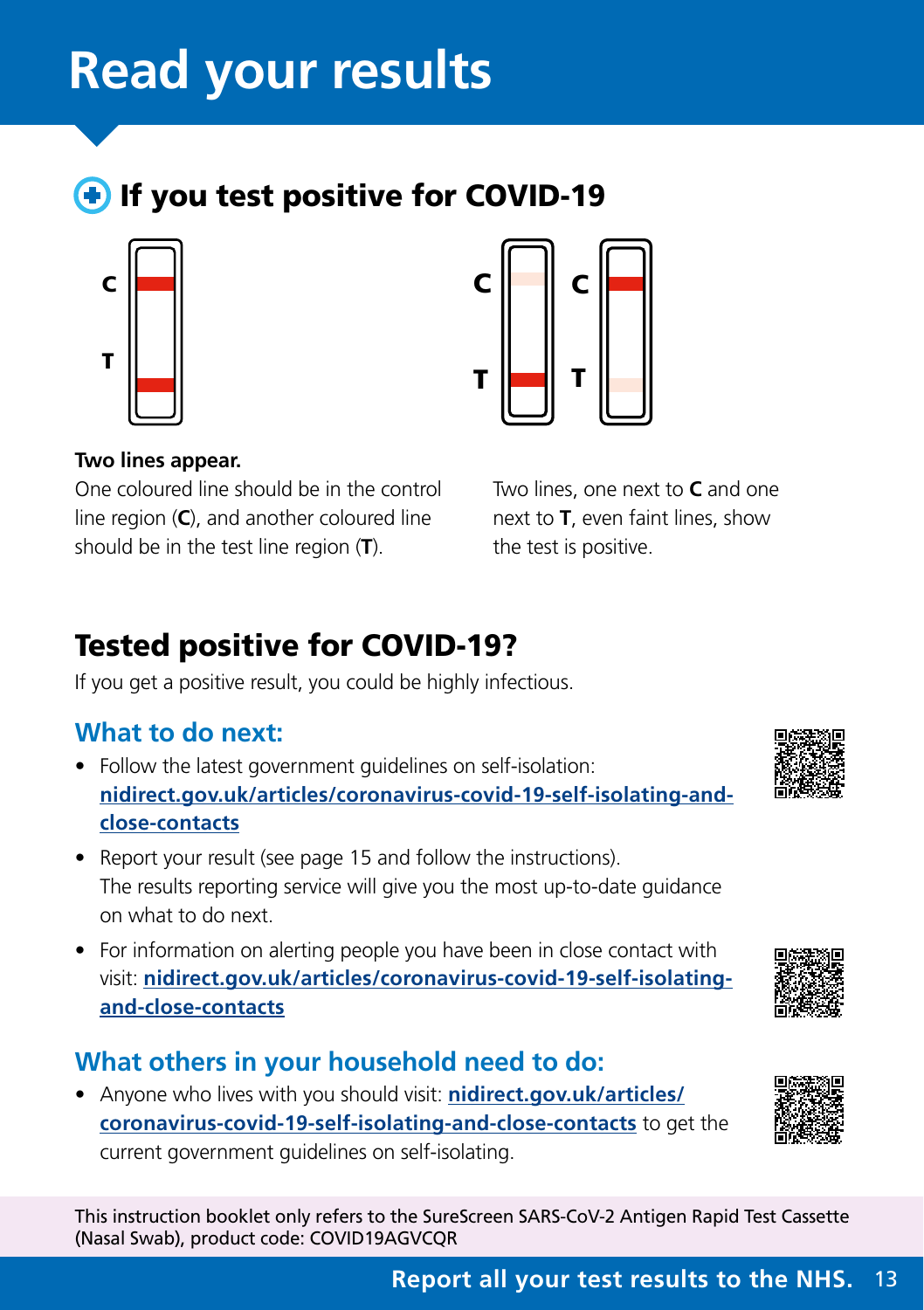# If you test negative



If you get a negative result, it is likely you were not infectious at the time the test was taken. A negative test result, however, is not a guarantee that you do not have COVID-19.

If you test negative, you and your household should continue to follow national and local rules and guidelines, including regular handwashing, social distancing and wearing face coverings.



# Void result

**Reporting negative and void results helps us know how many tests have been used, and lets us know if there are any problems with the tests people are getting.**

Control line (**C**) fails to appear, or just one red bar (**T**) appears, means the test is void.

**If you get a void result**, this means it's not possible to say if you had the virus when the test was done. To check if you have coronavirus, take another test as soon as possible.

**Do not reuse anything** from the first test, and start the test procedure from step 1.

**If the problem persists,** stop using the test kits immediately. You need to take a follow-up PCR test. You can book by:

- visiting: **[gov.uk/get-coronavirus-test](https://www.gov.uk/get-coronavirus-test)**
- calling the customer contact centre on **119**. Lines are open every day, 7am to 11pm.

This instruction booklet only refers to the SureScreen SARS-CoV-2 Antigen Rapid Test Cassette (Nasal Swab), product code: COVID19AGVCQR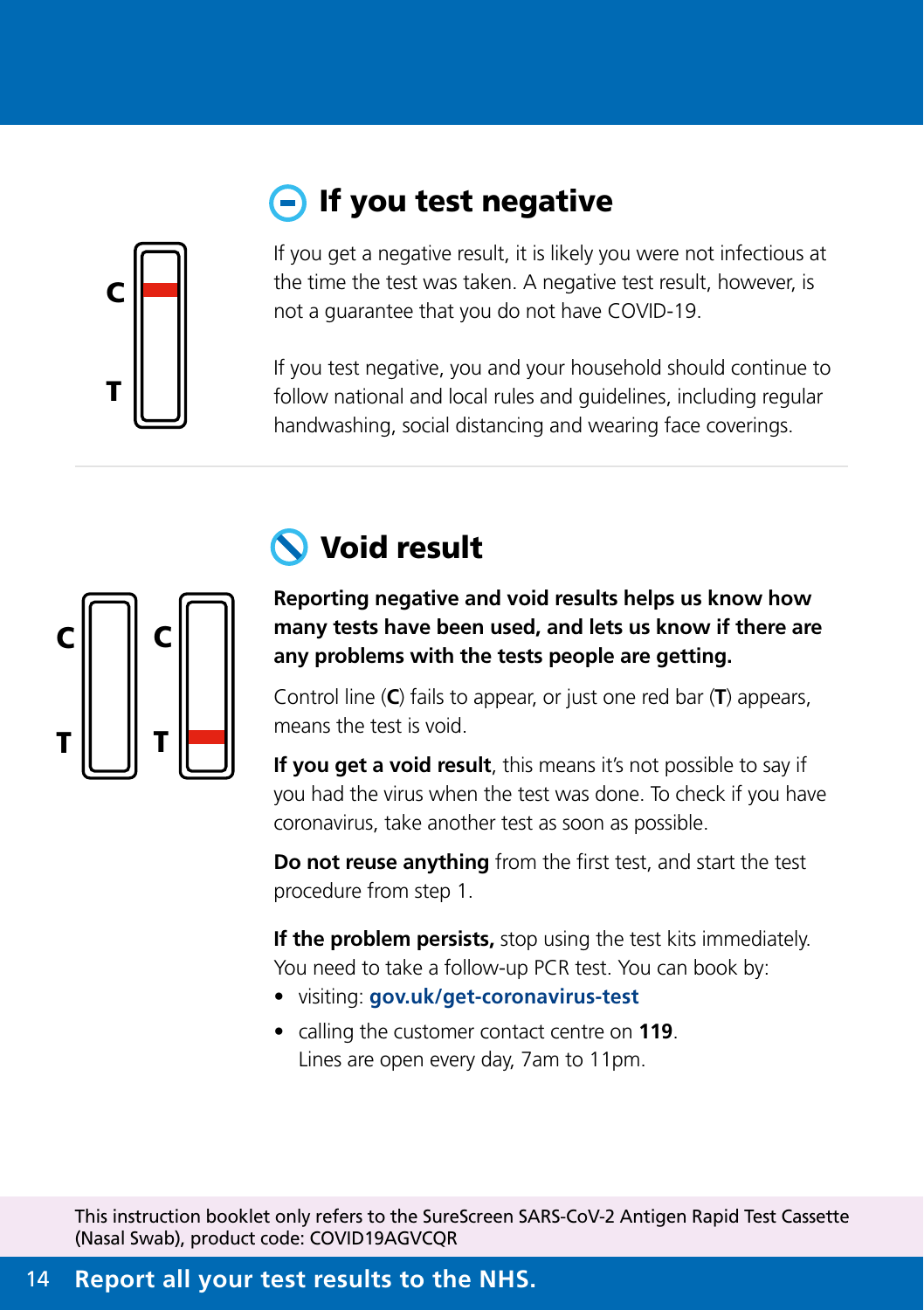# <span id="page-14-0"></span>**Report your result**

# You should report your positive, negative or void result



Recording all test results helps scientists spot new virus outbreaks and advise how to respond.

If people **only report** a positive result, case levels look higher than they really are. So even if your result is **negative** or **void**, you'll make sure NHS information stays accurate.

You need the **QR code** or the **ID number** to report your result.

# How to report your result



# **Report online (fastest)**



Visit: **[gov.uk/report-covid19-result](http://gov.uk/report-covid19-result)**

# **119**

# **Report by telephone**

Call **119** Lines are open every day, 7am to 11pm, (free from mobiles and landlines)